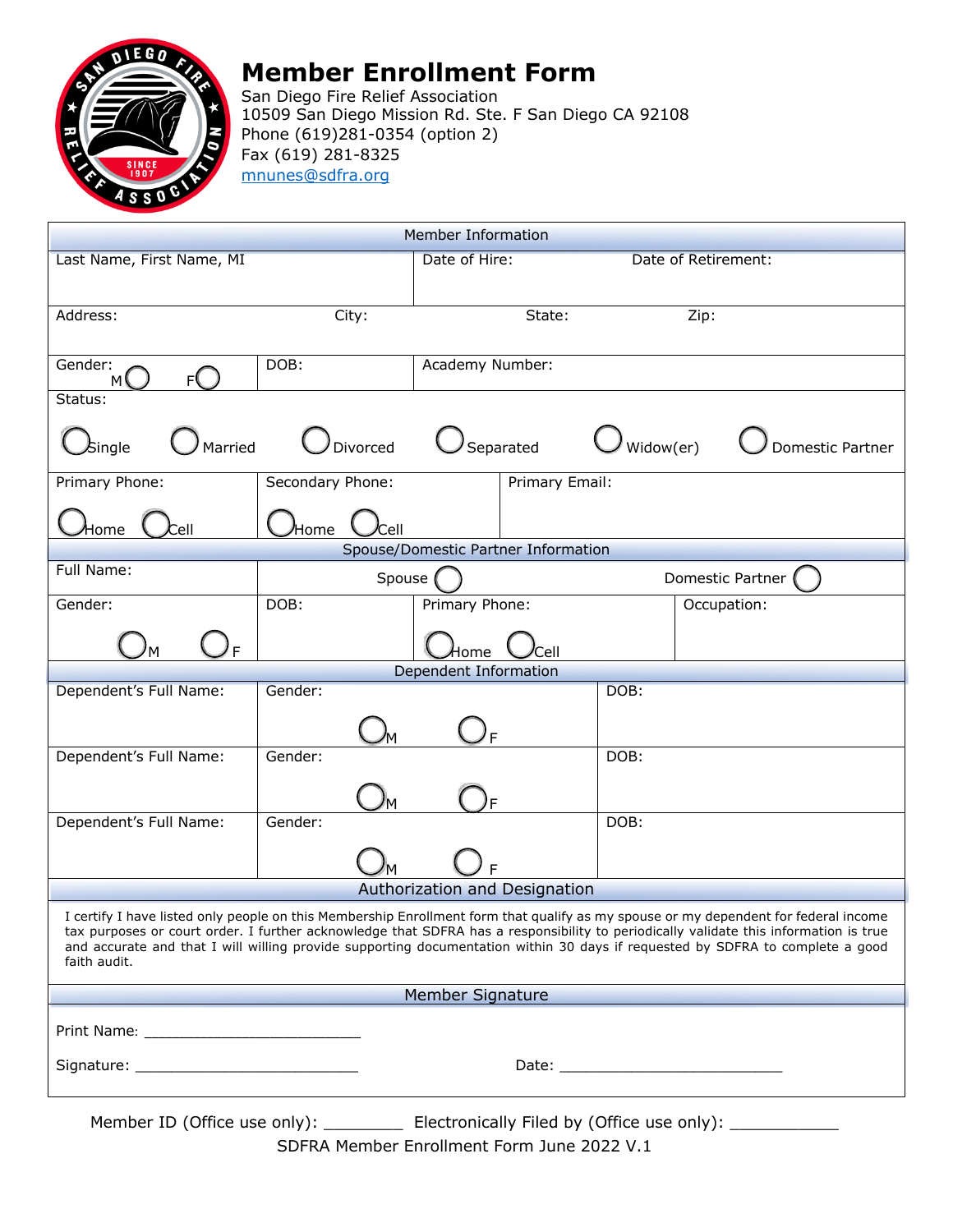

# **Member Deduction Authorization Form**

San Diego Fire Relief Association 10509 San Diego Mission Rd. Ste. F San Diego CA 92108 Phone (619)281-0354 (option 2) Fax (619) 281-8325 mnunes@sdfra.org

| <b>Member Information</b>                                                                                                                                                                                                                                                                                                                                                                                                                                                                                                                                                                                                                                                                                                                                                                                                                        |                                    |  |  |  |
|--------------------------------------------------------------------------------------------------------------------------------------------------------------------------------------------------------------------------------------------------------------------------------------------------------------------------------------------------------------------------------------------------------------------------------------------------------------------------------------------------------------------------------------------------------------------------------------------------------------------------------------------------------------------------------------------------------------------------------------------------------------------------------------------------------------------------------------------------|------------------------------------|--|--|--|
| Member Full Name (Last Name, First, MI)                                                                                                                                                                                                                                                                                                                                                                                                                                                                                                                                                                                                                                                                                                                                                                                                          | SDFRA Member ID (office use only): |  |  |  |
| Email Address:                                                                                                                                                                                                                                                                                                                                                                                                                                                                                                                                                                                                                                                                                                                                                                                                                                   | Primary Contact Number:            |  |  |  |
| <b>Instructions</b>                                                                                                                                                                                                                                                                                                                                                                                                                                                                                                                                                                                                                                                                                                                                                                                                                              |                                    |  |  |  |
| Please complete either the Active or Retired section below based on your status with SDFRA and return the completed<br>form by email, fax or mail as indicated above. If you do not know your Member ID, please leave it blank.                                                                                                                                                                                                                                                                                                                                                                                                                                                                                                                                                                                                                  |                                    |  |  |  |
| If you do not want deductions from either your Active Local 145 or Retirement with SDCERS accounts, please check<br>this box and we will contact you with options to pay from the San Diego Firefighters Federal Credit Union. Please note:<br>All payments are due in advance. Delays in payment of 30 days may result in a late fee charge. Gaps in payments<br>longer than 30 days will result in termination of membership as defined by SDFRA Bylaws.                                                                                                                                                                                                                                                                                                                                                                                       |                                    |  |  |  |
| Active Members with Local 145 - Biweekly Deduction \$30.25                                                                                                                                                                                                                                                                                                                                                                                                                                                                                                                                                                                                                                                                                                                                                                                       |                                    |  |  |  |
| I, the undersigned do hereby authorize the Payroll Department of the San Diego City Firefighters, Local 145 to deduct<br>from my pay warrant such sums as appear on the payroll to the credit of said payee and further authorize payment of<br>such deducted sums to the said payee. This authorization applies to any increase or decrease in the amount due the<br>above payee is to continue in effect until cancelled by written notice by the undersigned to the Payroll Department of<br>the San Diego City Firefighters, Local 145, or upon termination of my employment.                                                                                                                                                                                                                                                                |                                    |  |  |  |
|                                                                                                                                                                                                                                                                                                                                                                                                                                                                                                                                                                                                                                                                                                                                                                                                                                                  |                                    |  |  |  |
|                                                                                                                                                                                                                                                                                                                                                                                                                                                                                                                                                                                                                                                                                                                                                                                                                                                  |                                    |  |  |  |
| Retired Members with San Diego City Employees' Retirement System (SDCERS) - Monthly \$56.61                                                                                                                                                                                                                                                                                                                                                                                                                                                                                                                                                                                                                                                                                                                                                      |                                    |  |  |  |
| I, the undersigned retiree of the City of San Diego, having entered into an agreement with the payee San Diego Fire<br>Relief Association, whereby payments becoming due there under are to be deducted from my pension due, or to<br>become due from me as such retiree, do hereby authorize the City Auditor and the City Treasurer to deduct from my<br>pension paycheck such sums as appear on the pension payroll to the credit of said payee and further authorize<br>payment of such deducted sum to the said payee. This authorization applies to any increase or decrease in the<br>amount due to the above payee and is to continue in effect until canceled by the written noticed served by the<br>the undersigned retiree, (or the Retirement System upon notification of death), or payee, on the City Auditor and<br>Comptroller. |                                    |  |  |  |
|                                                                                                                                                                                                                                                                                                                                                                                                                                                                                                                                                                                                                                                                                                                                                                                                                                                  |                                    |  |  |  |
|                                                                                                                                                                                                                                                                                                                                                                                                                                                                                                                                                                                                                                                                                                                                                                                                                                                  |                                    |  |  |  |
| SDFRA Member Deduction Authorization Form June 2022 V.1                                                                                                                                                                                                                                                                                                                                                                                                                                                                                                                                                                                                                                                                                                                                                                                          |                                    |  |  |  |